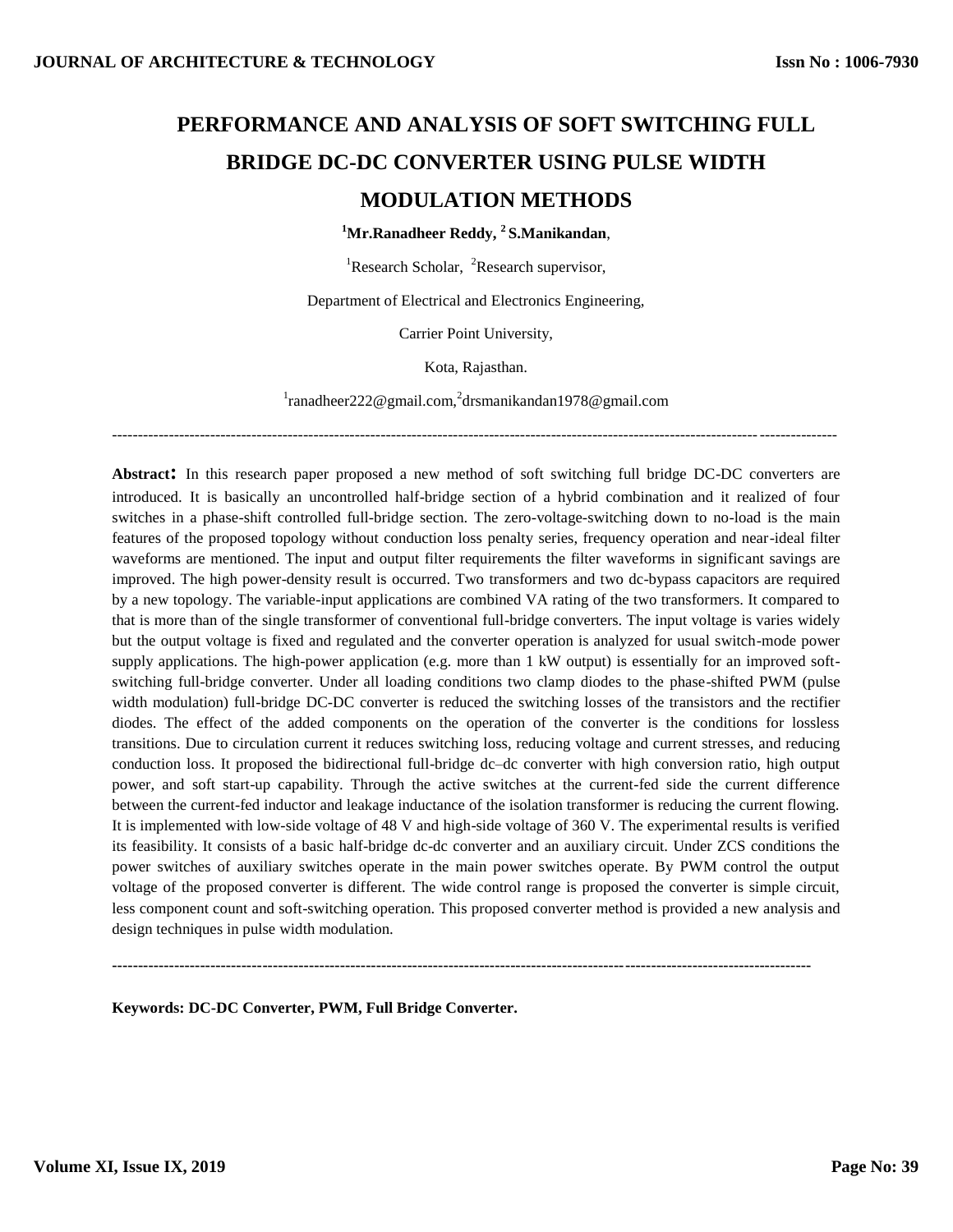## **1. INTRODUCTION**

In the DC-DC converters the switching losses are reduced by the snubbers, quasi-resonant circuits or soft switching. It consists of the following Advantages.

- The simpler control circuits
- The simpler power circuit
- The simpler analysis
- The power transistors and rectifier diodes of exploitation
- The high efficiency
- The low EMI

The full-bridge soft –switching forward converter is use of four controlled switches at high power levels. The parent circuit, the full bridge forward converter with traditional PWM that converter is controlled by the phaseshifted PWM. In the full bridge soft-switching converters smaller than compare to the parent circuit and the dynamic losses of switches are controlled. The rectifier diodes of the switching losses are not decrease. The voltage overshoot and ringing of the rectifier with leakage inductance of the transformer is the interaction of reverse –recovery process .It is lead to be dynamic losses, EMI, or the rectifier failure. The diode reverse recovery time increases with the voltage rating and the severity of the problem increases the rectifier breakdown [1].

During the current –fall section of the rectifier reverse recovery using soft-recovery rectifier with low di/dt of the voltage overshoot is controlled. A clamp is also used. The rectifiers reduce the ringing and external registers to the switching losses of the RC snubbers connected. The problem is inefficient or complex solution [2]. A simplifier and more efficient solution are identified. The improved circuit is explaining in the following diagram. A small external inductor  $L_c$  in series with the primary winding of the power transformer and two low-current clamp diodes  $D_5$  and  $D_6$  are connected. In the rectifier diodes the switching loses and voltage stresses are reduced. The soft switching of the transistors is used by the inductor  $L_c$ . The  $L_c$  is the "commutating inductor".



**Figure 1: Full-bridge soft switching dc/dc converter with commutating inductor and clamp diodes**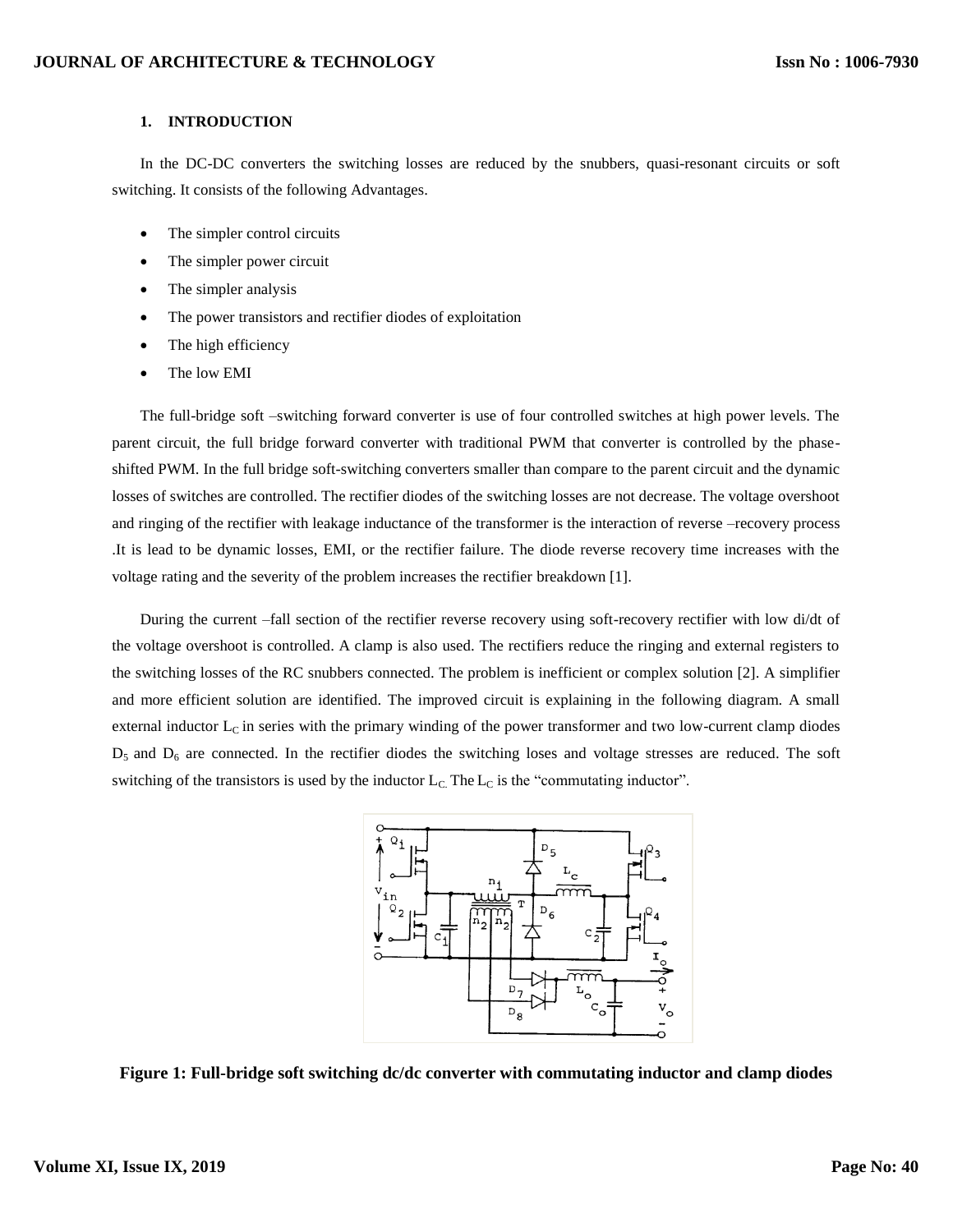In this proposed system describes the following:

1. The operator states and switch transitions of the converters sed.

2. At nominal load, at overload, and at zero load lossless transitions ensure in the conditions.

3. The operation of the converter are effects the commutating inductor and the clamp diodes.

4. The practical considerations of the control method, current sensing, gate-drive circuit, and control and protection circuit are described.

5. The experimental results of 1.5kw current mode controlled the dc-dc converter and operate it.

#### **2. OPERATING STATES AND SWITCHING TRANSITIONS**

The following diagram figure 2 shows the equivalent circuit of the converter .The primary side of the power transformer T is the load network transformed. At the two poles of the bridge  $C_1$  and  $C_2$  is described the sum of the stray and snubbing capacitors. In the transformer  $L_1$  is the leakage inductance and  $L_m$  is the magnetizing inductance.



**Figure 2: The equivalent circuit of the converter**

The four allowed on/off combinations of the switches the converter have four states. The states of two diagonally opposite switches are conducting, for example  $s_1$ ,  $s_2$ ,  $s_3$  and  $s_4$ . These are called as the active. The power buses are conducting the state of the same side is called passive. During the active state substantial energy are flows in the converter [3]. Under significant different conditions the two legs of the bridge  $(s_1-s_2 \text{ and } s_3-s_4)$  are operates. The active state to passive state the switching of the leg moves the converter. The other switching of two legs moves the leg from the passive to active. The leading leg is known as the switches only from the active to passive state. The active states lead in the switching process. The trailing leg is the other leg of switches from passive to active state. Figure 3 describes the operation of the converter is the fundamental waveforms [4].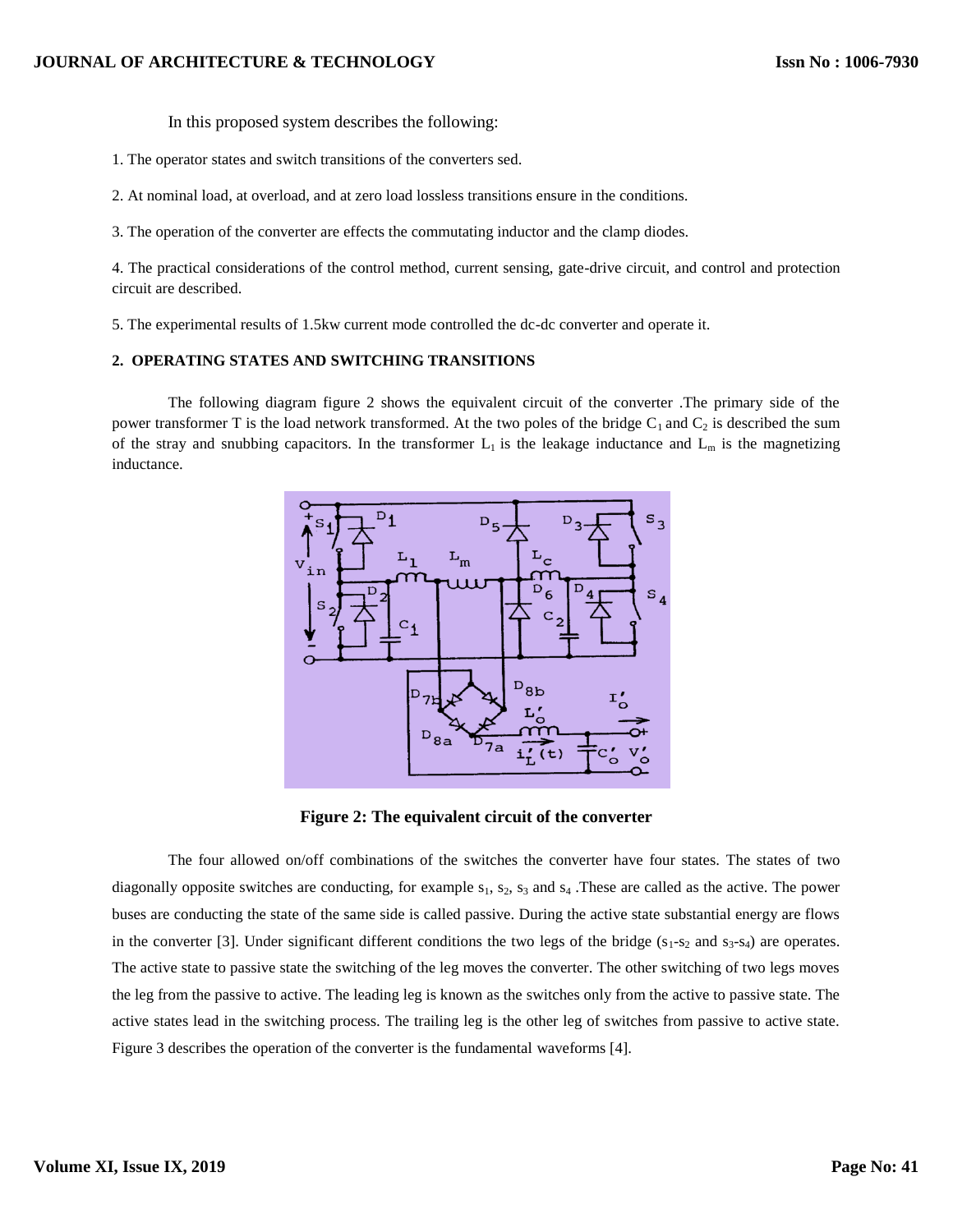

**Figure 3: Waveforms illustrating the converter states and switch transitions (a) trailing-leg voltage (b) leading-leg voltage, (c) transformer voltage, (d) current drawn from the power source.**

**"A" denotes the active states and "B" denotes the passive state.**

#### **3. PROPOSED SYSTEM**

The bidirectional full-bridge dc–dc converter with a fly back snubber is shown in the following diagram. The two modes are used to converter operation. They are the buck mode and boost mode. At the low-voltage side the figure includes a current-fed switch bridge, a fly back snubber. At the high-voltage side a voltage-fed bridge are used. When power flows from the high-voltage side to the batteries Inductor Lm performs output filtering it describes the buck mode. The high-voltage side when power is transferred from the batteries it works in boost mode. During switching commutation to absorb the current difference between current-fed inductor Lm and leakage inductance  $L_{\text{ll}}$  and  $L_{\text{lh}}$  of isolation transformer is  $T_x$ , the clamp branch capacitor CC and diode DC are used. To regulate  $V_C$  to the desired value, the fly back snubber independently controlled [5] [6]. It is higher than  $V_{AB}$ . At a low level the voltage stress of switches  $M_1-M_4$  are limited.



**Figure 4: Isolated bidirectional full-bridge dc–dc converter with a fly back snubber**

The proposed converter configuration includes no spike current circulating. Across switches of  $M_1$ –  $M_4$ , improving system reliability significantly the power switches and clamping the voltage [7]. A bidirectional dc–dc converter is consisting of two types of conversions. They are step-up conversion (boost mode) and step-down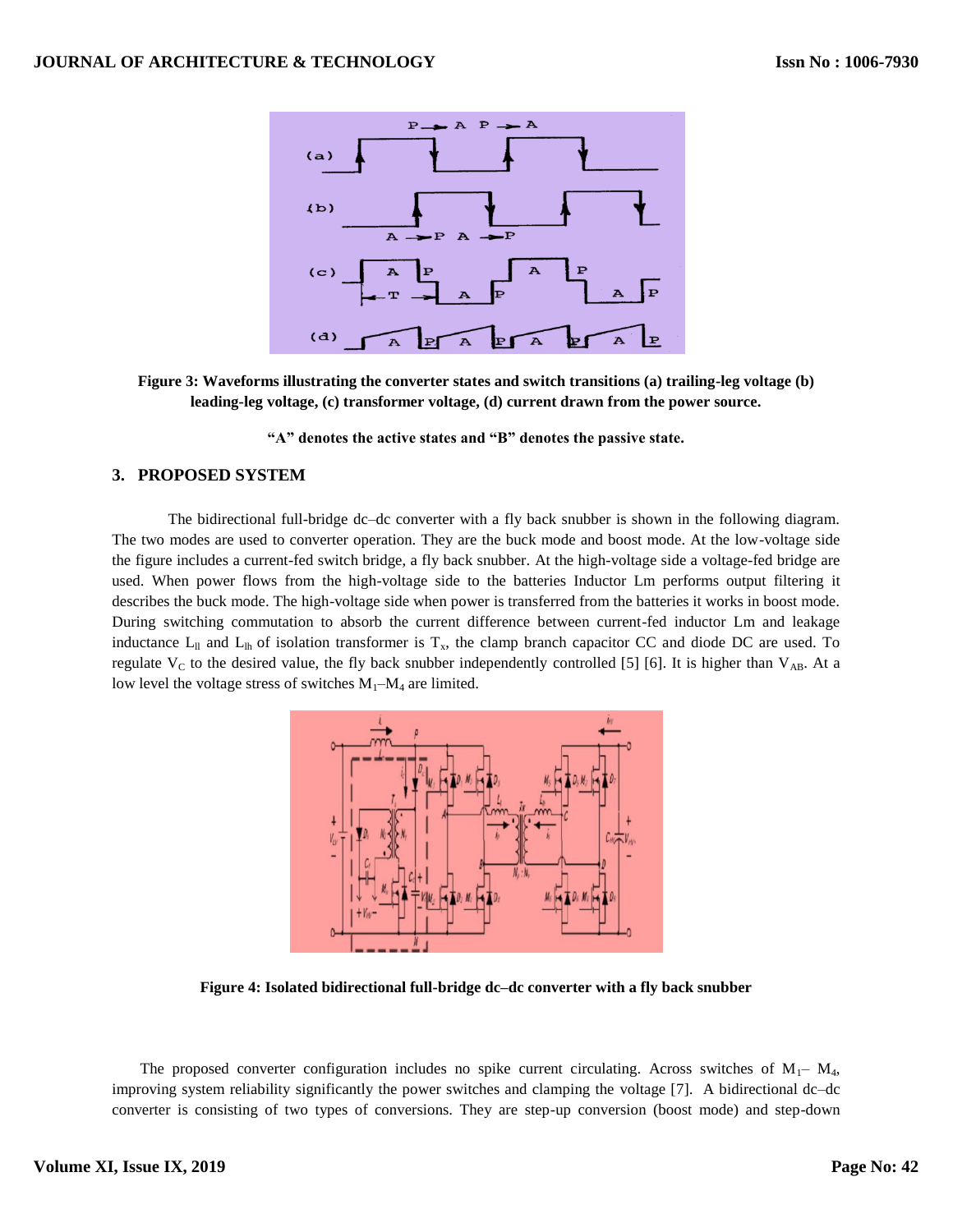conversion (buck mode). In boost mode, switches  $M_1$ – $M_4$  are controlled. As a rectifier the body diodes of switches  $M_5$ – $M_8$  are used. In buck mode, switches  $M_5$ – $M_8$  are controlled. Then as a rectifier the body diodes of switches  $M_1$ – M<sup>4</sup> operate. The steady-state analysis, simplify the following:

- 1. It describes all components are ideal. An ideal transformer is associated with leakage inductance. Here transformer is treated as an ideal transformer.
- 2. A switching period Inductor Lm is large to keep the current  $i<sub>L</sub>$  constant.
- 3. Comparison of parasitic capacitance of switches  $M_1-M_8$  is lesser then clamping capacitor CC [9].

## **4. SIMULATION AND RESULTS:**

The simulation model for boost and buck modes of isolated bidirectional full bridge dc-dc converter results are obtained. It used the fly back converter and their voltage and current waveform [8] [9]. At the low-voltage side is employed as an energy-storage element of working a battery module and the voltage rating is mentioning 48 V. In the boost operation high-voltage side is 360 V. Using the simulation link in MATLAB and their voltage and current waveform these simulation results for boost and buck modes of isolated bidirectional full-bridge dc-dc converter with a fly back snubber. It using the VLV=48V, VHV=360V, fs=25 kHz, Lll=0.5  $\mu$ H, Llh=9  $\mu$ H, Lm=500  $\mu$ H, CLV=100  $\mu$ f, CHV=470  $\mu$ f $\times$ 2. The four MOSFET switches are used in the primary side. In the secondary diodes are used in the transformer [10] [11]. The figure 7is shows the circuit model of isolated boost D.C to D.C. converter. The square Pulse width is applied with constant frequency the figure 7.1shows it. The figure 7.2 shows the inverter output voltage. The figure 7.3 is shows the driving pulses for MOSFETS  $M1 - M4$  and Ms. Then Figure 7.4 is describe the Current waveform ids of switch M4.The figure 7.5 describe the Voltage waveform ids of switch M4 . The transformer is stepped up the voltage. Then capacitor is connected across the R-load with converted A.C into D.C. The figure 7.6 shows the driving pulses for MOSFETS M1 – M4 .The figure 7.7 is shows the waveform for speed measured [8].



**Figure5: Input voltage waveform of boost converter**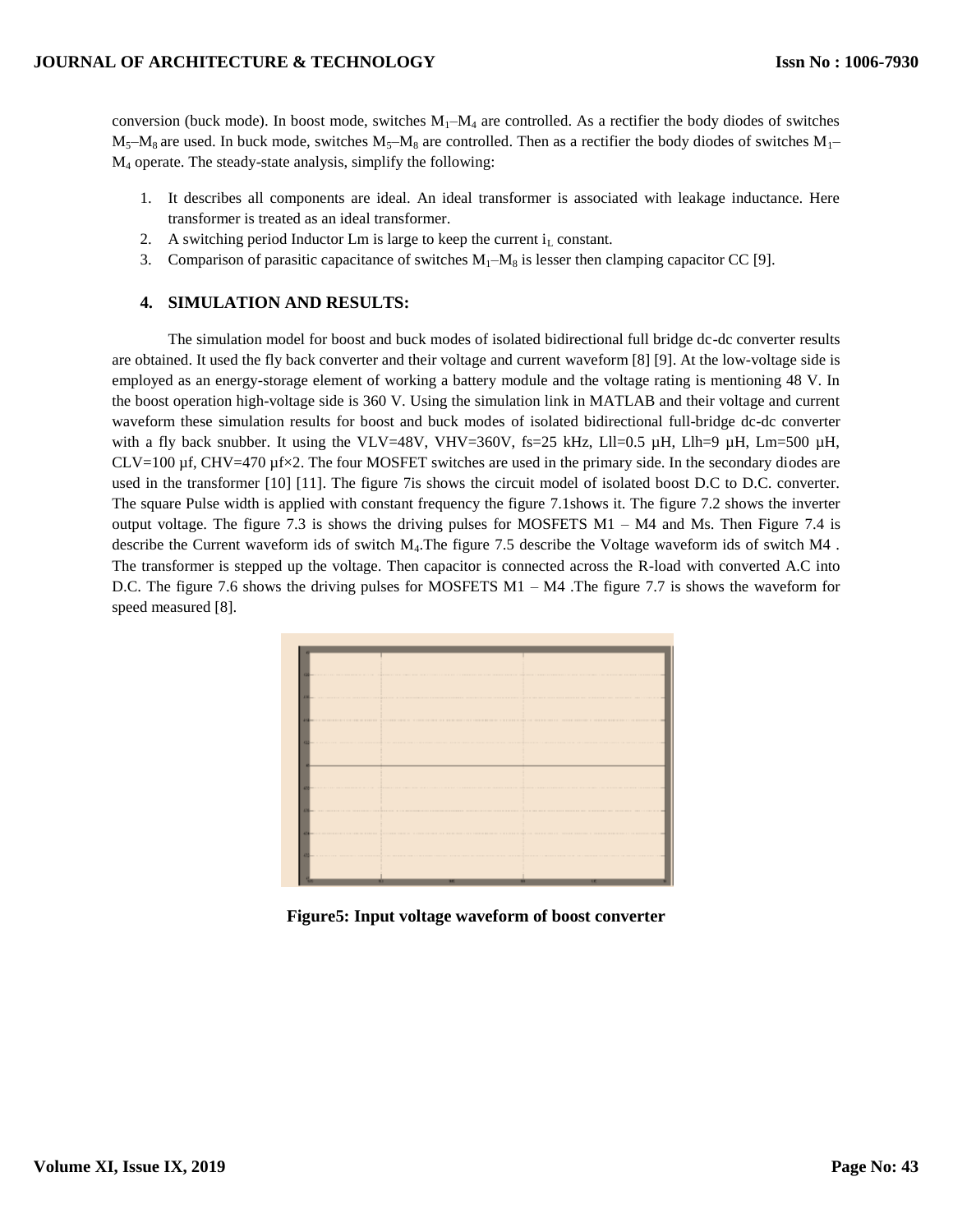

**Figure 6. Output voltage waveform of boost converter**



**Figure7 Driving pulses for MOSFETS M1- M4 and Ms**



**Figure: 8 Current ids of switch M<sup>4</sup>**



**Figure: 9 voltage Vds of switch M<sup>4</sup>**



**Figure: 10. Input voltage waveform of buck converter**



**Figure: 11 Driving pulses for MOSFETS M1- M<sup>4</sup>**